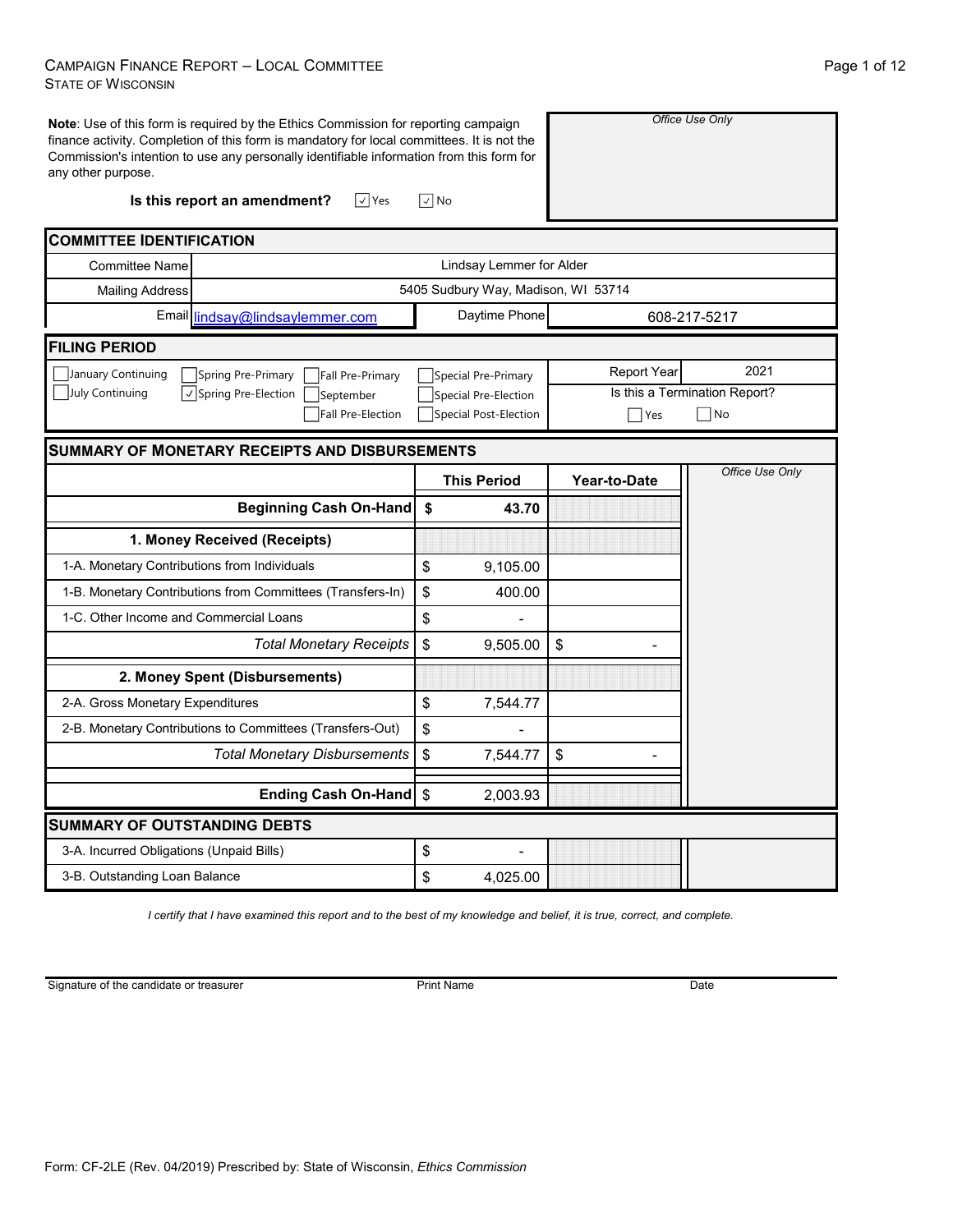| <b>Condu</b> | <b>Date</b>                      | <b>Name</b>                           | <b>Address</b>               | <b>City</b>    | ST  | <b>Zip</b>          | <b>Occupation</b>                 | <b>Comments</b> | <b>Amount</b> |
|--------------|----------------------------------|---------------------------------------|------------------------------|----------------|-----|---------------------|-----------------------------------|-----------------|---------------|
|              | 1/8/2021 13:39 Kelda Roys        |                                       | 702 Seneca place             | Madison        | WI  |                     | 53711 Entrepreneur                |                 | \$<br>100.00  |
|              | 1/8/2021 22:29 Mara Jarvis       |                                       | 21 Lancaster Ct              | Madison        | WI  |                     | 53719 Assumption Specialist       |                 | \$<br>25.00   |
|              | 1/8/2021 22:30 Nadine Mobley     |                                       | 6101 DRISCOLL DR             | <b>MADISON</b> |     |                     | WI 53718-3033 Senior Manager      |                 | \$<br>50.00   |
|              | 1/9/2021 9:03 Drew Li            |                                       | 1509 McKenna Boulevard Apt 1 | Madison        | WI  |                     | 53711 Consultant                  |                 | \$<br>20.00   |
|              |                                  | 1/10/2021 15:33 Anna Paretskaya       | 10 N Livingston st apt 1106  | Madison        | WI  |                     | 53703 sociologist                 |                 | \$<br>25.00   |
|              | 1/16/2021 11:24 David Lytle      |                                       | 226 Golden Maple Road        | Madison        | WI  |                     | 53718 Printer                     |                 | \$<br>100.00  |
|              | 1/16/2021 11:35 Scot Ross        |                                       | 1304 carpenter st            | Madison        | WI  |                     | 53704 Owner                       |                 | \$<br>250.00  |
|              |                                  | 1/16/2021 18:16 CHAD GOLDBERG         | 10 N LIVINGSTON ST APT 1106  | <b>MADISON</b> | WI  |                     | 53703 professor                   |                 | \$<br>25.00   |
|              | 1/16/2021 20:23 Beverly Hills    |                                       | 4324 Sprecher Rd             | madison        | WI  |                     | 53718 Professional Counselor      |                 | \$<br>100.00  |
|              |                                  | 1/17/2021 14:08 Adam Hills-Meyer      | 5405 Sudbury Way             | Madison        | WI  |                     | 53714 Content Strategist          |                 | \$<br>500.00  |
|              | 1/18/2021 13:41 Carousel Bayrd   |                                       | 4901 Sherwood Rd             | Madison        | WI  | 53711-1343 Attorney |                                   |                 | \$<br>150.00  |
|              | 1/26/2021 20:45 Analiese Eicher  |                                       | 226 North St                 | Sun Prairie    | WI  |                     | 53590 Executive Director          |                 | \$<br>25.00   |
|              | 1/27/2021 12:20 Shiva Bidar      |                                       | 2704 Kendall Ave             | Madison        | WI  |                     | 53705 Director                    |                 | \$<br>100.00  |
|              | 1/27/2021 21:38 Kristen Audet    |                                       | 4045 Rockwell Drive          | Madison        | WI  |                     | 53714 Program Manager             |                 | \$<br>40.00   |
|              | 1/28/2021 20:07 Melissa Ratcliff |                                       | 242 Forreston Drive          | Cottage Gro WI |     |                     | 53527 Paralegal                   |                 | \$<br>50.00   |
|              |                                  | 1/28/2021 20:25 Megan McgrortyPuthoff | 850 NE 71st Street           | Miami          | FL. |                     | 33138 Filmmaker                   |                 | \$<br>25.00   |
|              |                                  | 1/28/2021 20:53 Rebecca Bonesteel     | 720 5th St                   | Hudson         | WI  | 54016 Self          |                                   |                 | \$<br>25.00   |
|              |                                  | 1/28/2021 21:34 Satya Rhodes-Conway   | 2642 Hoard St.               | Madison        | WI  |                     | 53704-4870 policy analyst         |                 | \$<br>50.00   |
|              |                                  | 1/29/2021 Gretchen Lowe               | 205 Crystal Lane             | Madison        | WI  |                     | 53714 Retired                     |                 | \$<br>100.00  |
|              | 1/29/2021 19:05 ryan jennissen   |                                       | 6626 Carlton Dr              | Madison        | WI  | 53718 Sales         |                                   |                 | \$<br>100.00  |
|              | 2/1/2021 14:56 Jess Jones        |                                       | 110 Milo Ln.                 | Madison        | WI  |                     | 53714 Director of User Experience |                 | \$<br>25.00   |
|              |                                  | 2/5/2021 Lindsay Lemmer               | 5405 Sudbury Way             | Madison        | WI  |                     | 53714 Communications              |                 | \$1,500.00    |
|              | 2/8/2021 4:39 Mara Jarvis        |                                       | 21 Lancaster Ct              | Madison        | WI  |                     | 53719 Assumption Specialist       |                 | \$<br>25.00   |
|              | 2/8/2021 23:44 Laura Riggs       |                                       | 333 West Dayton Street       | Madison        | WI  |                     | 53703 Cashier                     |                 | \$<br>5.00    |
|              | 2/9/2021 12:03 Tony Palese       |                                       | 505 North Star Drive         | Madison        | WI  |                     | 53718 Legislative Aide            |                 | \$<br>50.00   |
|              | 2/12/2021 20:15 Sally Christie   |                                       | 514 Merryturn Rd             | Madison        | WI  |                     | 53714 Not Employed                |                 | \$<br>100.00  |
|              | 2/13/2021 17:13 Joyce Hall       |                                       | 1105 Maple Dr                | Hudson         | WI  | $54016$ sales       |                                   |                 | \$<br>50.00   |
|              | 2/13/2021 18:00 Linda Kessel     |                                       | 301 S Ingersoll St Apt 204   | Madison        | WI  |                     | 53703 Not Employed                |                 | \$<br>10.00   |
|              | 2/13/2021 18:33 Luke Fuszard     |                                       | 8934 Red Beryl Dr            | Middleton      | WI  | 53562 Sales         |                                   |                 | \$<br>50.00   |
|              |                                  | 2/14/2021 0:41 Jenna Jacobson         | 124 Ash Street               | Oregon         | WI  |                     | 53575 Not employed                |                 | \$<br>25.00   |
|              | 2/14/2021 20:03 Monica Sundal    |                                       | 2993 Holborn Circle          | Madison        | WI  |                     | 53718 Outreach                    |                 | \$<br>50.00   |
|              |                                  | 2/15/2021 9:08 Cynthia Klabacka       | 609 harmony hill dr          | Madison        | WI  |                     | 53714 Not Employed                |                 | \$<br>75.00   |
|              | 2/15/2021 9:54 Bethany Ordaz     |                                       | 13 Cavendish Ct              | Madison        | WI  |                     | 53714 Special Events Manager      |                 | \$<br>100.00  |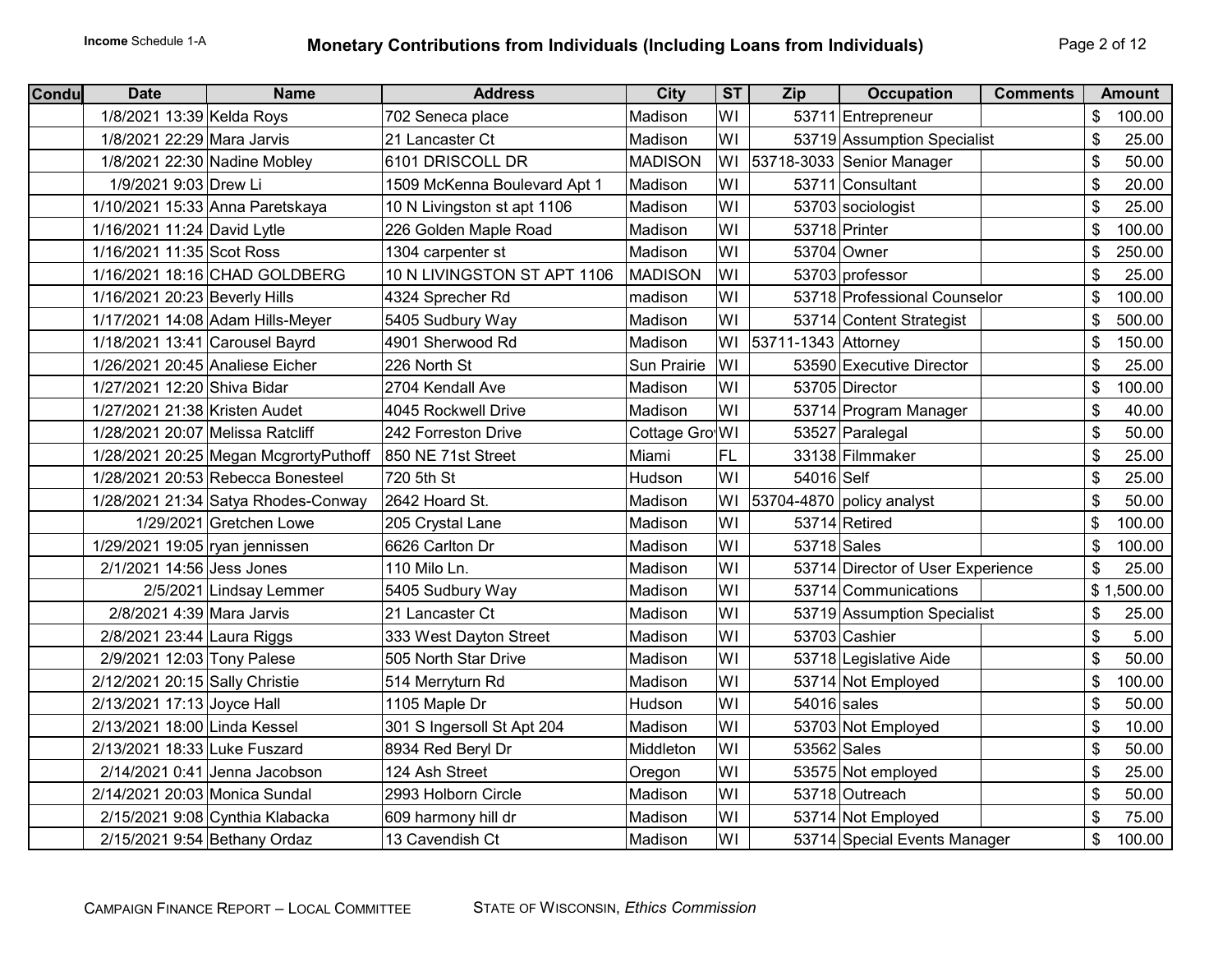| <b>Condu</b> | <b>Date</b>                     | <b>Name</b>                         | <b>Address</b>              | <b>City</b>       | ST | Zip        | <b>Occupation</b><br><b>Comments</b> |    | <b>Amount</b> |
|--------------|---------------------------------|-------------------------------------|-----------------------------|-------------------|----|------------|--------------------------------------|----|---------------|
|              | 2/16/2021 20:39 Suzanne Meyer   |                                     | 3202 DUNCAN RD              | <b>STOUGHTCWI</b> |    |            | 53589-3232 Not Employed              | \$ | 50.00         |
|              | 2/16/2021 20:44 Gina Tortorice  |                                     | 4309 Autumn Fields Rd       | Windsor           | WI |            | 53598 Teacher                        | \$ | 50.00         |
|              |                                 | 2/17/2021 1:33 David Engebretson    | 905 North Oak St apt 6      | Madison           | WI |            | 53704 Delivery                       | \$ | 50.00         |
|              |                                 | 2/17/2021 21:10 Jessica Katzenmeyer | 2223 S 5th PI               | Milwaukee         | WI |            | 53207 Transportation                 | \$ | 150.00        |
|              |                                 | 2/18/2021 13:57 Barry J Holloway    | 3417 S Burrell St           | Milwaukee         | WI |            | 53207 Teacher                        | \$ | 50.00         |
|              |                                 | 2/19/2021 Beverly Hills             | 4324 Sprecher Rd            | Madison           | WI |            | 53718 Counselor                      | \$ | 100.00        |
|              |                                 | 2/19/2021 Rick Romer                | 4324 Sprecher Rd            | Madison           | WI |            | 53718 Retired                        | \$ | 60.00         |
|              |                                 | 2/19/2021 Scott Carlson             | 729 Orion Trail             | Madison           | WI | 53718 Cook |                                      | \$ | 50.00         |
|              |                                 | 2/19/2021 Barbara Davis             | 729 Orion Trail             | Madison           | WI |            | 53718 Teacher                        | \$ | 50.00         |
|              | 2/21/2021 15:26 Cathy Myers     |                                     | 521 Cornelia St             | Janesville        | WI |            | 53545 teacher                        | \$ | 50.00         |
|              | 2/23/2021 12:29 Richelle Andrae |                                     | 1642 Monroe St Apt G        | Madison           | WI |            | 53711 Policy Analyst                 | \$ | 25.00         |
|              | 2/28/2021 17:34 Kristen Audet   |                                     | 4045 Rockwell Drive         | Madison           | WI |            | 53714 Program Manager                | \$ | 40.00         |
|              | 2/28/2021 19:58 Erica Flynn     |                                     | 7315 W. Southridge Dr. #239 | Greenfield        | WI |            | 53220 Project Coordinator            | \$ | 25.00         |
|              | 2/28/2021 20:47 Frankie Fuller  |                                     | N3063 Buena Vista Road      | Ft. Atkinson WI   |    |            | 53538 Not Employed                   | \$ | 25.00         |
|              | 2/28/2021 21:05 Julie Henszey   |                                     | 4771 Mascagni               | Ventura           | CA |            | 93003 Manager                        | \$ | 50.00         |
|              | 3/1/2021 4:50 Jess Jones        |                                     | 110 Milo Ln.                | Madison           | WI |            | 53714 Director of User Experience    | \$ | 25.00         |
|              | 3/1/2021 11:58 Chris Schmidt    |                                     | 4210 Odana Rd               | Madison           | WI |            | 53711 Researcher                     | \$ | 100.00        |
|              |                                 | 3/1/2021 18:40 Lillian Cheesman     | 2501 S. 60th Street         | <b>West Allis</b> | WI |            | 53219 lawyer                         | \$ | 100.00        |
|              |                                 | 3/4/2021 Lindsay Lemmer             | 5405 Sudbury Way            | Madison           | WI |            | 53714 Communications                 |    | \$2,500.00    |
|              |                                 | 3/4/2021 22:04 Yogesh Chawla        | 324 RUSSELL ST              | <b>MADISON</b>    | WI |            | 53704 Programmer                     | \$ | 25.00         |
|              |                                 | 3/4/2021 22:29 Michelle Dunphy      | 6821 Harvest Hill Rd        | Madison           | WI |            | 53717 Not Employed                   | \$ | 15.00         |
|              | 3/4/2021 23:56 Karyl Rice       |                                     | 114 Nautilus                | Madison           | WI |            | 53705 Not Employed                   | \$ | 50.00         |
|              | 3/5/2021 10:43 Amanda Hall      |                                     | 6925 Littlemore Drive 101   | Madison           | WI |            | 53718 Executive Director             | \$ | 60.00         |
|              | 3/5/2021 11:06 Mark Clear       |                                     | 110 Shiloh Drive            | Madison           | WI |            | 53705 Senior Proposal Writer         | \$ | 50.00         |
|              | 3/8/2021 4:39 Mara Jarvis       |                                     | 21 Lancaster Ct             | Madison           | WI |            | 53719 Assumption Specialist          | \$ | 25.00         |
|              | 3/10/2021 21:33 Mara Jarvis     |                                     | 21 Lancaster Ct             | Madison           | WI |            | 53719 Assumption Specialist          | \$ | 50.00         |
|              | 3/10/2021 21:34 Channing Korth  |                                     | 21 Lancaster CT             | Madison           | WI |            | 53719 Software Developer             | \$ | 100.00        |
|              | 3/11/2021 0:11 Heather Huber    |                                     | 2742 Coolidge St            | Madison           | WI |            | 53704 IT Business Analyst            | \$ | 50.00         |
|              |                                 | 3/14/2021 1:28 LAWRENCE PALM        | 2502 DAHLE ST               | <b>MADISON</b>    | WI |            | 53704 Admin Asst                     | \$ | 25.00         |
|              | 3/14/2021 20:15 Alicia Jarrett  |                                     | 4311 Durand Avenue 109      | Racine            | WI |            | 53405 Knowledge Manager              | \$ | 50.00         |
|              | 3/14/2021 20:25 Abby Korb       |                                     | 600 Campus Dr #454          | Ripon             | WI |            | 54971 Political Research and Sales   | \$ | 25.00         |
|              | 3/14/2021 21:06 emily kuhn      |                                     | 602 n midvale blvd          | Madison           | WI |            | 53705 project manager                | \$ | 150.00        |
|              | 3/14/2021 22:36 Scot Ross       |                                     | 1304 carpenter st           | Madison           | WI |            | 53704 Owner                          | \$ | 250.00        |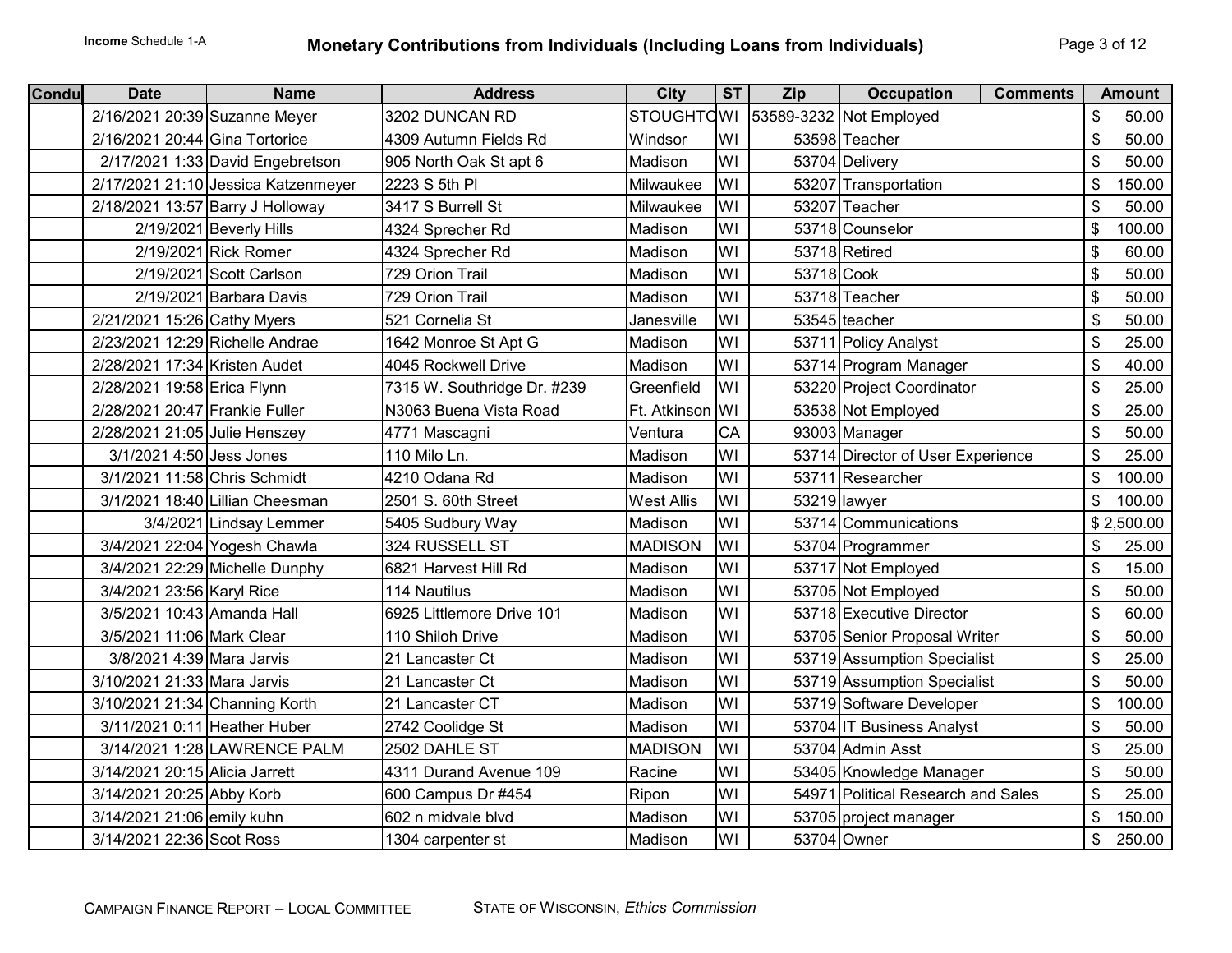# **Income** Schedule 1-A **Monetary Contributions from Individuals (Including Loans from Individuals)** Page 4 of 12

| <b>Condu</b> | <b>Date</b>                    | <b>Name</b>                        | <b>Address</b>            | City           | <b>ST</b> | Zip       | <b>Occupation</b><br><b>Comments</b> | <b>Amount</b> |
|--------------|--------------------------------|------------------------------------|---------------------------|----------------|-----------|-----------|--------------------------------------|---------------|
|              | 3/15/2021 19:45 Gloria Reyes   |                                    | 4002 Tomscot Trl          | Madison        | lwı       | 53704 CEO |                                      | 50.00         |
|              | 3/16/2021 23:21 Alexia Sabor   |                                    | 5117 Manitowoc Pkwy       | Madison        | lwı       |           | 53705 Project Manager                | 30.00         |
|              | 3/16/2021 23:24 Alexia Sabor   |                                    | 5117 Manitowoc Pkwy       | Madison        | lwı       |           | 53705 Project Manager                | 25.00         |
|              |                                | 3/18/2021 0:51 Lindsay Lemmer      | 5405 Sudbury Way          | Madison        | WI        |           | 53714 Communications                 | 25.00         |
|              |                                | 3/18/2021 8:59 Erica Spurgeon      | 5305 Raymond Rd           | Madison        | lWI       |           | 53711 Not Employed                   | 25.00         |
|              | 3/19/2021 22:41 Jason Vangalis |                                    | 129 Coach House Dr.       | Madison        | lWI       |           | 53714 Economic Developer             | 200.00        |
|              |                                | 3/21/2021 20:27 Teresa Radermacher | 5201 McKenna Road         | Monona         | lWI       |           | 53716 Business Analyst               | 50.00         |
|              | 3/22/2021 13:32 Morgan Norton  |                                    | 3435 colfax ave S apt 207 | Minneapolis MN |           |           | 55408 Operations specialist          | 50.00         |
|              |                                |                                    |                           |                |           |           | <b>GMCC Direct</b>                   |               |
| ΙX           |                                | 3/22/2021 Gary Molz                | 6138 Quiet Canyon Loop    | McFarland      | lWI       | 53558     | <b>Givers</b>                        | 50.00         |
|              |                                |                                    |                           |                |           |           | <b>GMCC Direct</b>                   |               |
| İΧ           |                                | 3/22/2021 Mark Bakken              | 2112 Waunona Way          | Madison        | lWI       | 53703     | <b>Givers</b>                        | 200.00        |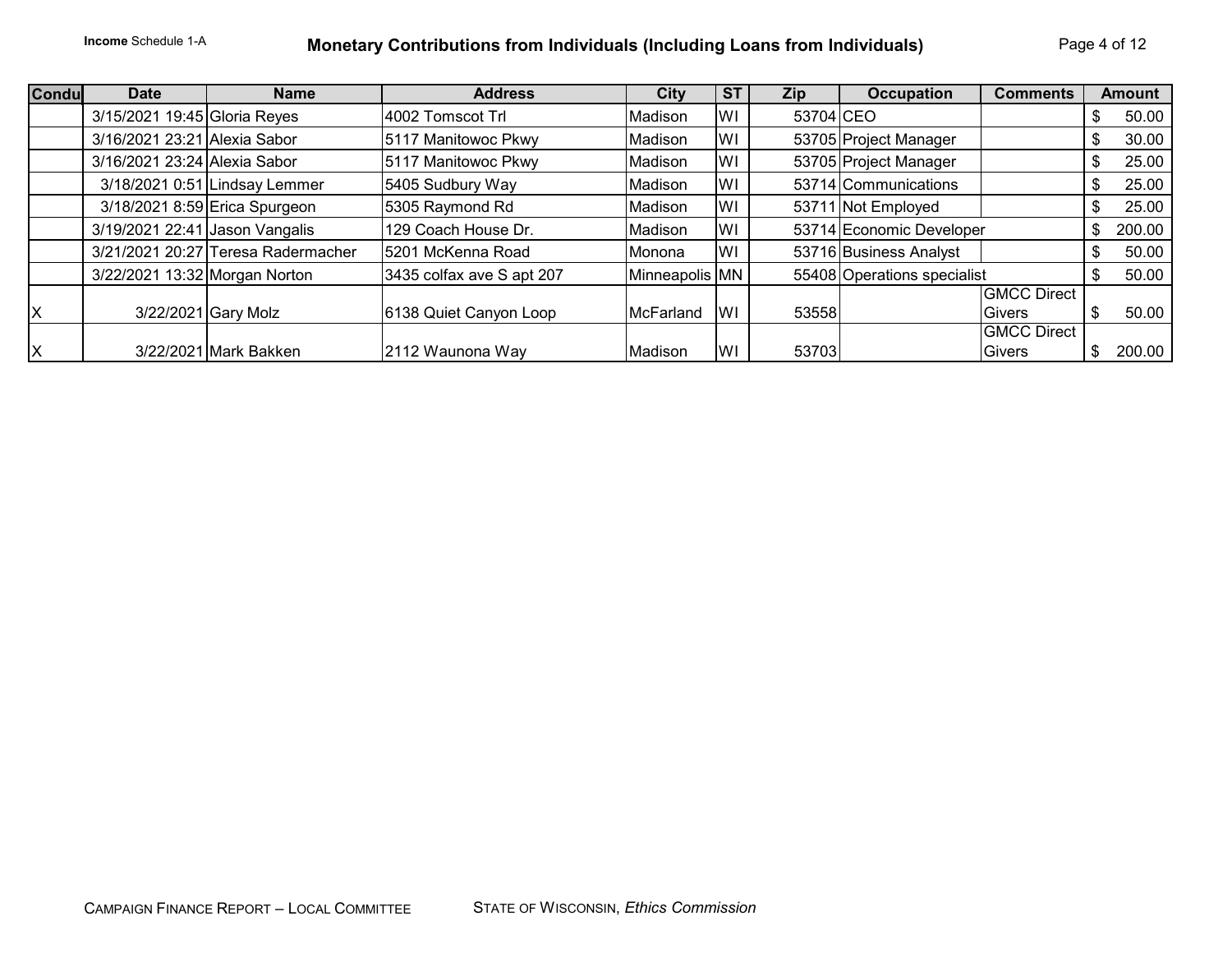| <b>Date</b> | <b>Committee Name</b>                   | <b>Address</b> | City    | $C$ T        | Zip  | Comments | Amount |
|-------------|-----------------------------------------|----------------|---------|--------------|------|----------|--------|
|             | 3/12/2021 Wisconsin<br>. Carpenters PAC | 115 W Main St  | Madison | $\mathsf{M}$ | #### |          | 200.00 |
|             | 3/16/2021 AFSCME People PAC             | 33 Nob Hill Rd | Madison | WI           | #### |          | 200.00 |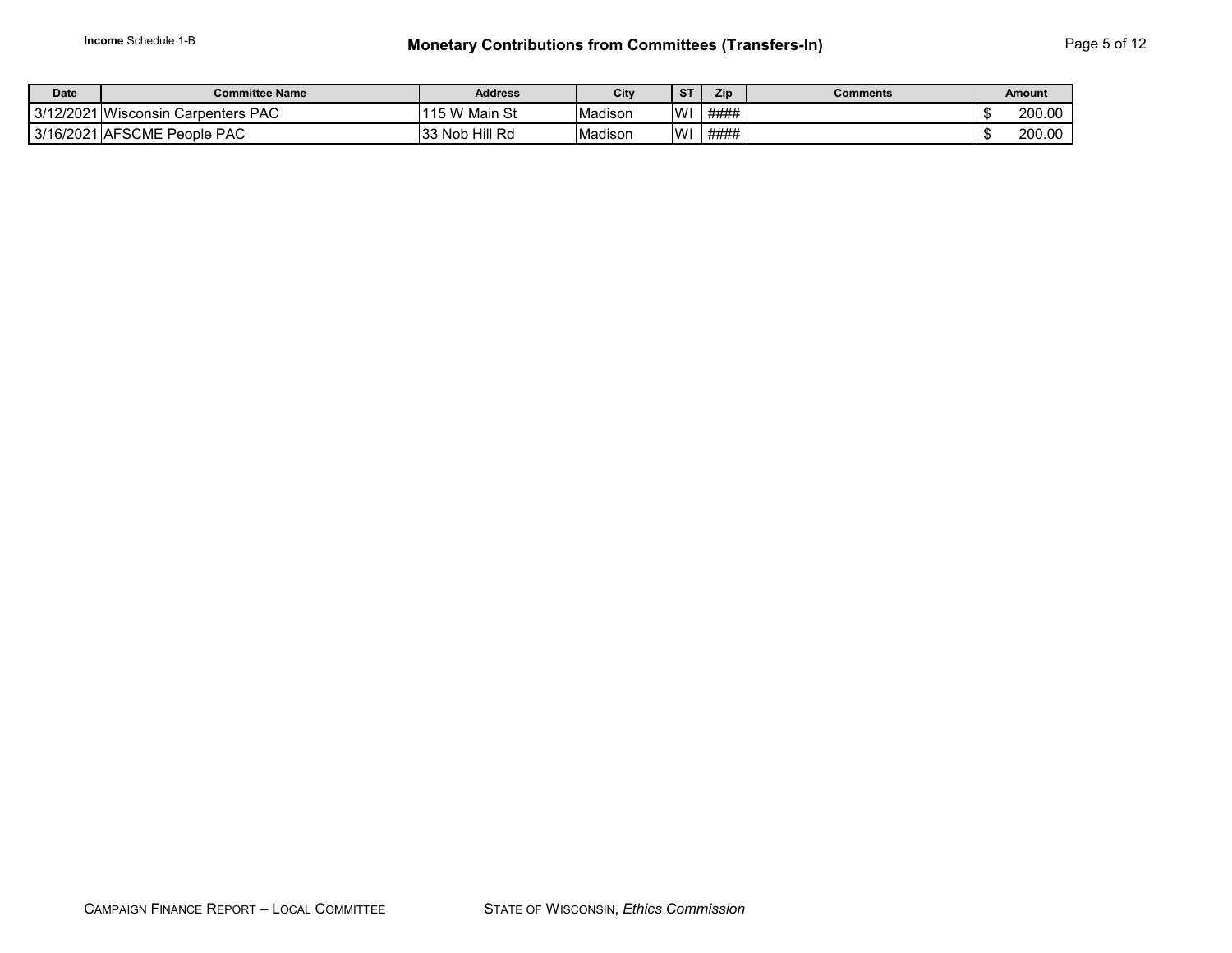#### **Income** Schedule 1-C **Page 6 of 12 Other Income and Commercial Loans** Page 6 of 12

|  | Date | <b>Name</b> | Address | City |  | 7in | <b>MICOME</b><br><b>Reason for I</b> | <b>Comments</b> | <b>Amount</b> |
|--|------|-------------|---------|------|--|-----|--------------------------------------|-----------------|---------------|
|--|------|-------------|---------|------|--|-----|--------------------------------------|-----------------|---------------|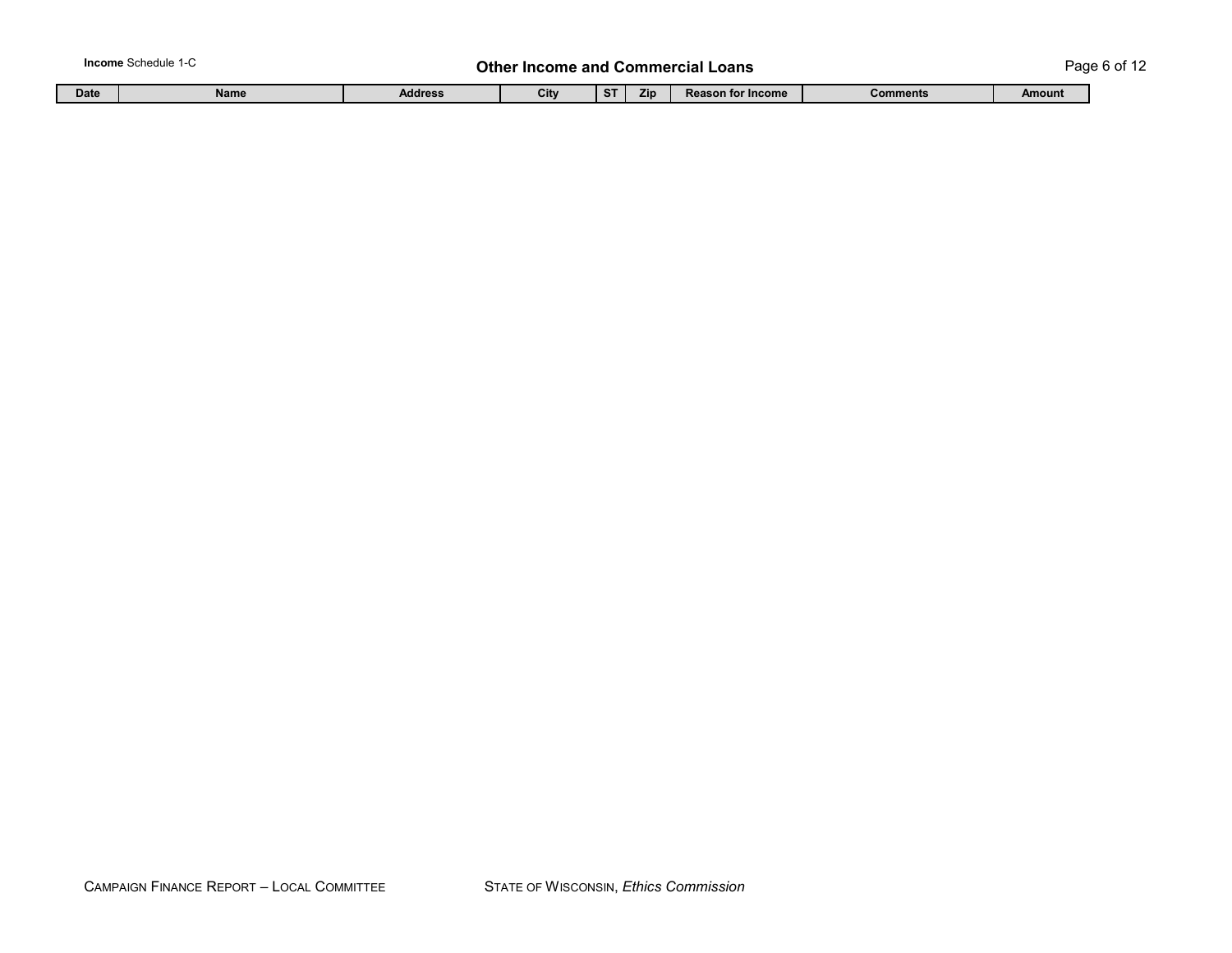| <b>Date</b>             | <b>Name</b>                       | <b>Address</b>         | City                 | ST | Zip           | <b>Purpose</b>      | <b>Comments</b> | <b>Amount</b>  |
|-------------------------|-----------------------------------|------------------------|----------------------|----|---------------|---------------------|-----------------|----------------|
|                         | 1/20/2020 Google Domains          | 1600 Amphitheatre Pkwy | <b>Mountain View</b> | CA |               | 94043 Domain charge |                 | \$<br>12.00    |
|                         | 2/15/2021 Wells Print and Digital | 3121 Watford Way       | Madison              | WI |               | 53713 Mailer        |                 | \$<br>1,483.82 |
|                         | 2/20/2020 Google Domains          | 1600 Amphitheatre Pkwy | Mountain View        | CA |               | 94043 Domain charge |                 | \$<br>12.00    |
|                         | 2/19/2021 Specialties             | 2225 Industrial Drive  | Madison              | WI |               | 53713 Yard Signs    |                 | \$<br>755.38   |
|                         | 3/8/2021 Wells Print and Digital  | 3121 Watford Way       | Madison              | WI |               | <b>53713 Mailer</b> |                 | \$<br>1,480.66 |
|                         | 3/11/2021 Wells Print and Digital | 3121 Watford Way       | Madison              | WI |               | 53713 Door Cards    |                 | \$<br>373.30   |
|                         | 3/15/2021 Wells Print and Digital | 3121 Watford Way       | Madison              | WI |               | <b>53713 Mailer</b> |                 | \$<br>1,487.72 |
|                         | 3/20/2021 Google Domains          | 1600 Amphitheatre Pkwy | <b>Mountain View</b> | CA |               | 94043 Domain charge |                 | \$<br>12.00    |
|                         | 3/24/2021 Wells Print and Digital | 3121 Watford Way       | Madison              | WI |               | 53713 Mailer        |                 | \$<br>1,750.13 |
| 1/8/2021 13:39 ActBlue  |                                   | PO Box 441146          | Somerville           |    | MA 02144-0031 | <b>ActBlue Fees</b> |                 | \$<br>3.95     |
| 1/8/2021 22:29 ActBlue  |                                   | PO Box 441146          | Somerville           |    | MA 02144-0031 | <b>ActBlue Fees</b> |                 | \$<br>0.99     |
| 1/8/2021 22:30 ActBlue  |                                   | PO Box 441146          | Somerville           |    | MA 02144-0031 | <b>ActBlue Fees</b> |                 | \$<br>1.98     |
| 1/9/2021 9:03 ActBlue   |                                   | PO Box 441146          | Somerville           |    | MA 02144-0031 | <b>ActBlue Fees</b> |                 | \$<br>0.79     |
| 1/10/2021 15:33 ActBlue |                                   | PO Box 441146          | Somerville           |    | MA 02144-0031 | <b>ActBlue Fees</b> |                 | \$<br>0.99     |
| 1/16/2021 11:24 ActBlue |                                   | PO Box 441146          | Somerville           |    | MA 02144-0031 | <b>ActBlue Fees</b> |                 | \$<br>3.95     |
| 1/16/2021 11:35 ActBlue |                                   | PO Box 441146          | Somerville           |    | MA 02144-0031 | <b>ActBlue Fees</b> |                 | \$<br>9.88     |
| 1/16/2021 18:16 ActBlue |                                   | PO Box 441146          | Somerville           |    | MA 02144-0031 | <b>ActBlue Fees</b> |                 | \$<br>0.99     |
| 1/16/2021 20:23 ActBlue |                                   | PO Box 441146          | Somerville           |    | MA 02144-0031 | <b>ActBlue Fees</b> |                 | \$<br>3.95     |
| 1/17/2021 14:08 ActBlue |                                   | PO Box 441146          | Somerville           |    | MA 02144-0031 | <b>ActBlue Fees</b> |                 | \$<br>19.75    |
| 1/18/2021 13:41 ActBlue |                                   | PO Box 441146          | Somerville           |    | MA 02144-0031 | <b>ActBlue Fees</b> |                 | \$<br>5.93     |
| 1/26/2021 20:45 ActBlue |                                   | PO Box 441146          | Somerville           |    | MA 02144-0031 | <b>ActBlue Fees</b> |                 | \$<br>0.99     |
| 1/27/2021 12:20 ActBlue |                                   | PO Box 441146          | Somerville           |    | MA 02144-0031 | <b>ActBlue Fees</b> |                 | \$<br>3.95     |
| 1/27/2021 21:38 ActBlue |                                   | PO Box 441146          | Somerville           |    | MA 02144-0031 | <b>ActBlue Fees</b> |                 | \$<br>1.58     |
| 1/28/2021 20:07 ActBlue |                                   | PO Box 441146          | Somerville           |    | MA 02144-0031 | <b>ActBlue Fees</b> |                 | \$<br>1.98     |
| 1/28/2021 20:25 ActBlue |                                   | PO Box 441146          | Somerville           |    | MA 02144-0031 | <b>ActBlue Fees</b> |                 | \$<br>0.99     |
| 1/28/2021 20:53 ActBlue |                                   | PO Box 441146          | Somerville           |    | MA 02144-0031 | <b>ActBlue Fees</b> |                 | \$<br>0.99     |
| 1/28/2021 21:34 ActBlue |                                   | PO Box 441146          | Somerville           |    | MA 02144-0031 | <b>ActBlue Fees</b> |                 | \$<br>1.98     |
| 1/29/2021 19:05 ActBlue |                                   | PO Box 441146          | Somerville           |    | MA 02144-0031 | <b>ActBlue Fees</b> |                 | \$<br>3.95     |
| 2/1/2021 14:56 ActBlue  |                                   | PO Box 441146          | Somerville           |    | MA 02144-0031 | <b>ActBlue Fees</b> |                 | \$<br>0.99     |
| 2/8/2021 4:39 ActBlue   |                                   | PO Box 441146          | Somerville           |    | MA 02144-0031 | <b>ActBlue Fees</b> |                 | \$<br>0.99     |
| 2/8/2021 23:44 ActBlue  |                                   | PO Box 441146          | Somerville           |    | MA 02144-0031 | <b>ActBlue Fees</b> |                 | \$<br>0.20     |
| 2/9/2021 12:03 ActBlue  |                                   | PO Box 441146          | Somerville           |    | MA 02144-0031 | <b>ActBlue Fees</b> |                 | \$<br>1.98     |
| 2/12/2021 20:15 ActBlue |                                   | PO Box 441146          | Somerville           |    | MA 02144-0031 | <b>ActBlue Fees</b> |                 | \$<br>3.95     |
| 2/13/2021 17:13 ActBlue |                                   | PO Box 441146          | Somerville           |    | MA 02144-0031 | <b>ActBlue Fees</b> |                 | \$<br>1.98     |
| 2/13/2021 18:00 ActBlue |                                   | PO Box 441146          | Somerville           |    | MA 02144-0031 | <b>ActBlue Fees</b> |                 | \$<br>0.40     |
| 2/13/2021 18:33 ActBlue |                                   | PO Box 441146          | Somerville           |    | MA 02144-0031 | <b>ActBlue Fees</b> |                 | \$<br>1.98     |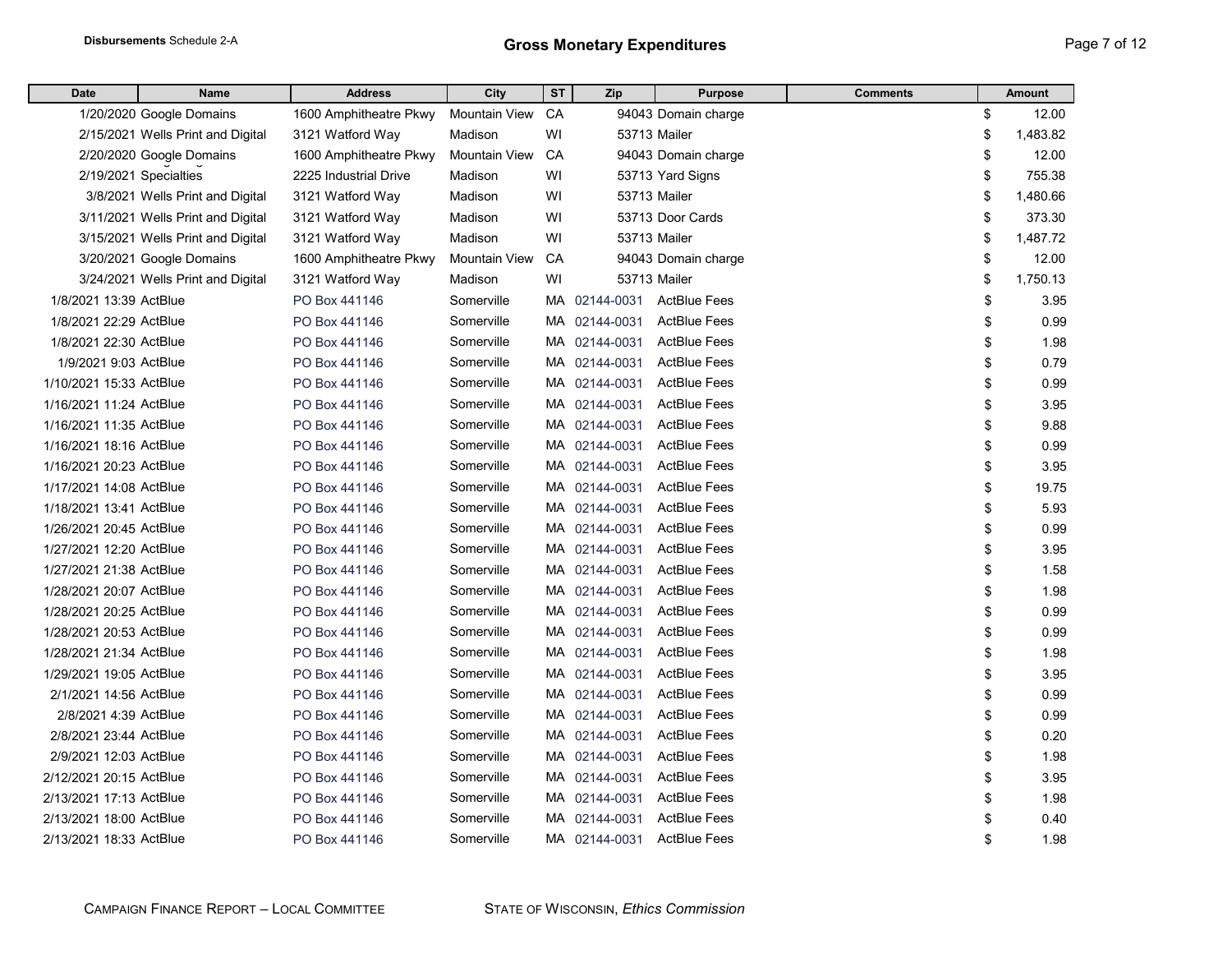| <b>Date</b>             | Name | <b>Address</b> | City       | <b>ST</b> | Zip           | <b>Purpose</b>      | <b>Comments</b> | <b>Amount</b> |      |
|-------------------------|------|----------------|------------|-----------|---------------|---------------------|-----------------|---------------|------|
| 2/14/2021 0:41 ActBlue  |      | PO Box 441146  | Somerville |           | MA 02144-0031 | <b>ActBlue Fees</b> | \$              |               | 0.99 |
| 2/14/2021 20:03 ActBlue |      | PO Box 441146  | Somerville |           | MA 02144-0031 | <b>ActBlue Fees</b> | \$              |               | 1.98 |
| 2/15/2021 9:08 ActBlue  |      | PO Box 441146  | Somerville |           | MA 02144-0031 | <b>ActBlue Fees</b> | \$              |               | 2.97 |
| 2/15/2021 9:54 ActBlue  |      | PO Box 441146  | Somerville |           | MA 02144-0031 | <b>ActBlue Fees</b> | \$              |               | 3.95 |
| 2/16/2021 20:39 ActBlue |      | PO Box 441146  | Somerville |           | MA 02144-0031 | <b>ActBlue Fees</b> | \$              |               | 1.98 |
| 2/16/2021 20:44 ActBlue |      | PO Box 441146  | Somerville |           | MA 02144-0031 | <b>ActBlue Fees</b> | \$              |               | 1.98 |
| 2/17/2021 1:33 ActBlue  |      | PO Box 441146  | Somerville |           | MA 02144-0031 | <b>ActBlue Fees</b> | \$              |               | 1.98 |
| 2/17/2021 21:10 ActBlue |      | PO Box 441146  | Somerville |           | MA 02144-0031 | <b>ActBlue Fees</b> | \$              |               | 5.93 |
| 2/18/2021 13:57 ActBlue |      | PO Box 441146  | Somerville |           | MA 02144-0031 | <b>ActBlue Fees</b> | \$              |               | 1.98 |
| 2/21/2021 15:26 ActBlue |      | PO Box 441146  | Somerville |           | MA 02144-0031 | <b>ActBlue Fees</b> | \$              |               | 1.98 |
| 2/23/2021 12:29 ActBlue |      | PO Box 441146  | Somerville |           | MA 02144-0031 | <b>ActBlue Fees</b> | \$              |               | 0.99 |
| 2/28/2021 17:34 ActBlue |      | PO Box 441146  | Somerville |           | MA 02144-0031 | <b>ActBlue Fees</b> | \$              |               | 1.58 |
| 2/28/2021 19:58 ActBlue |      | PO Box 441146  | Somerville |           | MA 02144-0031 | <b>ActBlue Fees</b> | \$              |               | 0.99 |
| 2/28/2021 20:47 ActBlue |      | PO Box 441146  | Somerville |           | MA 02144-0031 | <b>ActBlue Fees</b> | \$              |               | 0.99 |
| 2/28/2021 21:05 ActBlue |      | PO Box 441146  | Somerville | MA.       | 02144-0031    | <b>ActBlue Fees</b> | \$              |               | 1.98 |
| 3/1/2021 4:50 ActBlue   |      | PO Box 441146  | Somerville | MA.       | 02144-0031    | <b>ActBlue Fees</b> | \$              |               | 0.99 |
| 3/1/2021 11:58 ActBlue  |      | PO Box 441146  | Somerville | MA.       | 02144-0031    | <b>ActBlue Fees</b> | \$              |               | 3.95 |
| 3/1/2021 18:40 ActBlue  |      | PO Box 441146  | Somerville | MA.       | 02144-0031    | <b>ActBlue Fees</b> | \$              |               | 3.95 |
| 3/4/2021 22:04 ActBlue  |      | PO Box 441146  | Somerville | MA.       | 02144-0031    | <b>ActBlue Fees</b> | \$              |               | 0.99 |
| 3/4/2021 22:29 ActBlue  |      | PO Box 441146  | Somerville | MA.       | 02144-0031    | <b>ActBlue Fees</b> | \$              |               | 0.60 |
| 3/4/2021 23:56 ActBlue  |      | PO Box 441146  | Somerville | MA.       | 02144-0031    | <b>ActBlue Fees</b> | \$              |               | 1.98 |
| 3/5/2021 10:43 ActBlue  |      | PO Box 441146  | Somerville | MA.       | 02144-0031    | <b>ActBlue Fees</b> | \$              |               | 2.37 |
| 3/5/2021 11:06 ActBlue  |      | PO Box 441146  | Somerville | MA.       | 02144-0031    | <b>ActBlue Fees</b> | \$              |               | 1.98 |
| 3/8/2021 4:39 ActBlue   |      | PO Box 441146  | Somerville | MA.       | 02144-0031    | <b>ActBlue Fees</b> | \$              |               | 0.99 |
| 3/10/2021 21:33 ActBlue |      | PO Box 441146  | Somerville | MA.       | 02144-0031    | <b>ActBlue Fees</b> | \$              |               | 1.98 |
| 3/10/2021 21:34 ActBlue |      | PO Box 441146  | Somerville | MA.       | 02144-0031    | <b>ActBlue Fees</b> | \$              |               | 3.95 |
| 3/11/2021 0:11 ActBlue  |      | PO Box 441146  | Somerville | MA.       | 02144-0031    | <b>ActBlue Fees</b> | \$              |               | 1.98 |
| 3/14/2021 1:28 ActBlue  |      | PO Box 441146  | Somerville | MA.       | 02144-0031    | <b>ActBlue Fees</b> | \$              |               | 0.99 |
| 3/14/2021 20:15 ActBlue |      | PO Box 441146  | Somerville | MA.       | 02144-0031    | <b>ActBlue Fees</b> | \$              |               | 1.98 |
| 3/14/2021 20:25 ActBlue |      | PO Box 441146  | Somerville | MA.       | 02144-0031    | <b>ActBlue Fees</b> | \$              |               | 0.99 |
| 3/14/2021 21:06 ActBlue |      | PO Box 441146  | Somerville | MA.       | 02144-0031    | <b>ActBlue Fees</b> | \$              |               | 5.93 |
| 3/14/2021 22:36 ActBlue |      | PO Box 441146  | Somerville | MA.       | 02144-0031    | <b>ActBlue Fees</b> | \$              |               | 9.88 |
| 3/15/2021 19:45 ActBlue |      | PO Box 441146  | Somerville | MA.       | 02144-0031    | <b>ActBlue Fees</b> | \$              |               | 1.98 |
| 3/16/2021 23:24 ActBlue |      | PO Box 441146  | Somerville | MA.       | 02144-0031    | <b>ActBlue Fees</b> | \$              |               | 0.99 |
| 3/16/2021 23:21 ActBlue |      | PO Box 441146  | Somerville | MA.       | 02144-0031    | <b>ActBlue Fees</b> | \$              |               | 1.19 |
| 3/18/2021 0:51 ActBlue  |      | PO Box 441146  | Somerville |           | MA 02144-0031 | <b>ActBlue Fees</b> | \$              |               | 0.99 |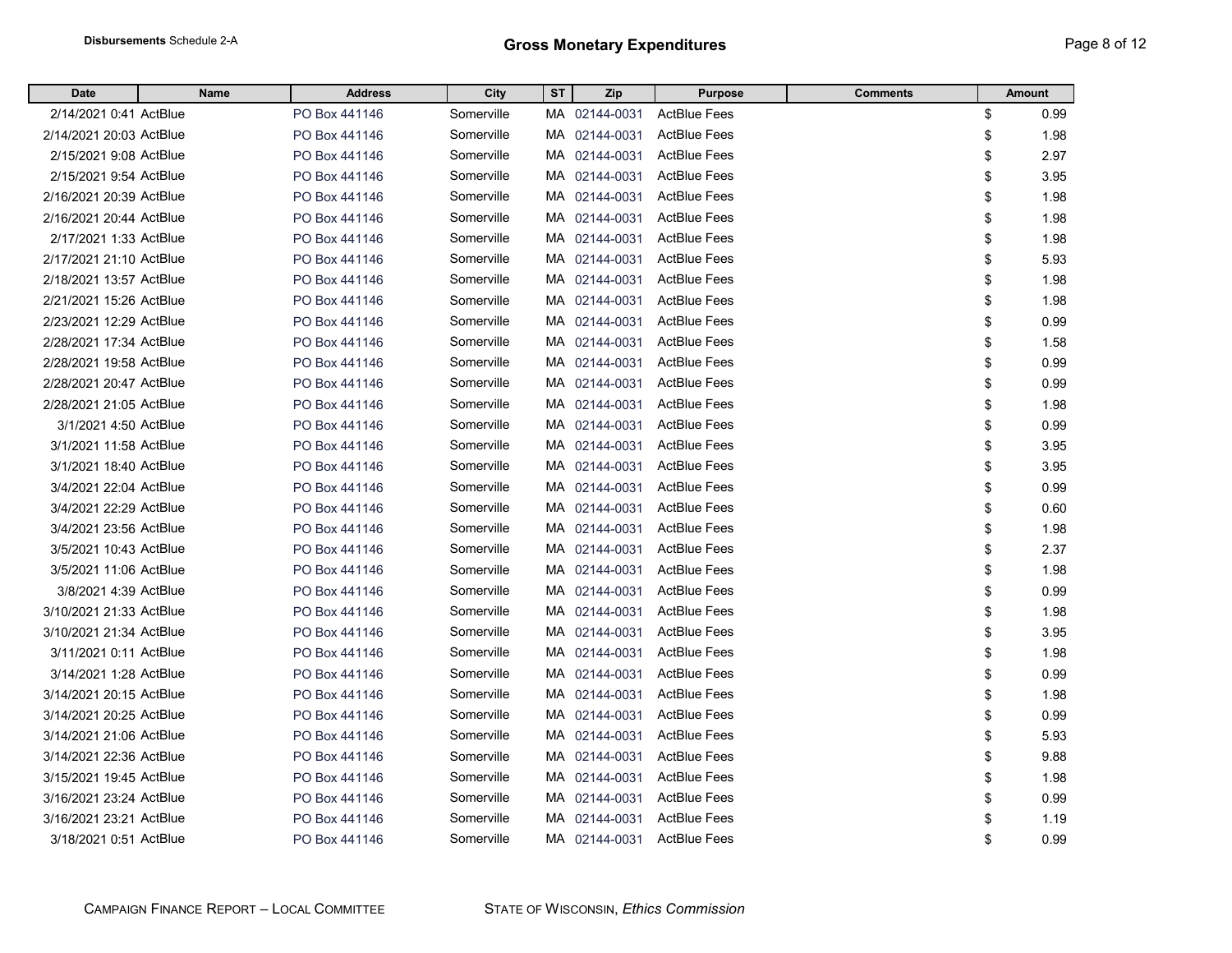| <b>Date</b>             | Name | <b>Address</b> | City       | ST | <b>Zip</b>    | <b>Purpose</b> | Comments | Amount |
|-------------------------|------|----------------|------------|----|---------------|----------------|----------|--------|
| 3/18/2021 8:59 ActBlue  |      | PO Box 441146  | Somerville |    | MA 02144-0031 | ActBlue Fees   |          | 0.99   |
| 3/19/2021 22:41 ActBlue |      | PO Box 441146  | Somerville |    | MA 02144-0031 | ActBlue Fees   |          | 7.90   |
| 3/21/2021 20:27 ActBlue |      | PO Box 441146  | Somerville |    | MA 02144-0031 | ActBlue Fees   |          | 1.98   |
| 3/22/2021 13:32 ActBlue |      | PO Box 441146  | Somerville |    | MA 02144-0031 | ActBlue Fees   |          | 1.98   |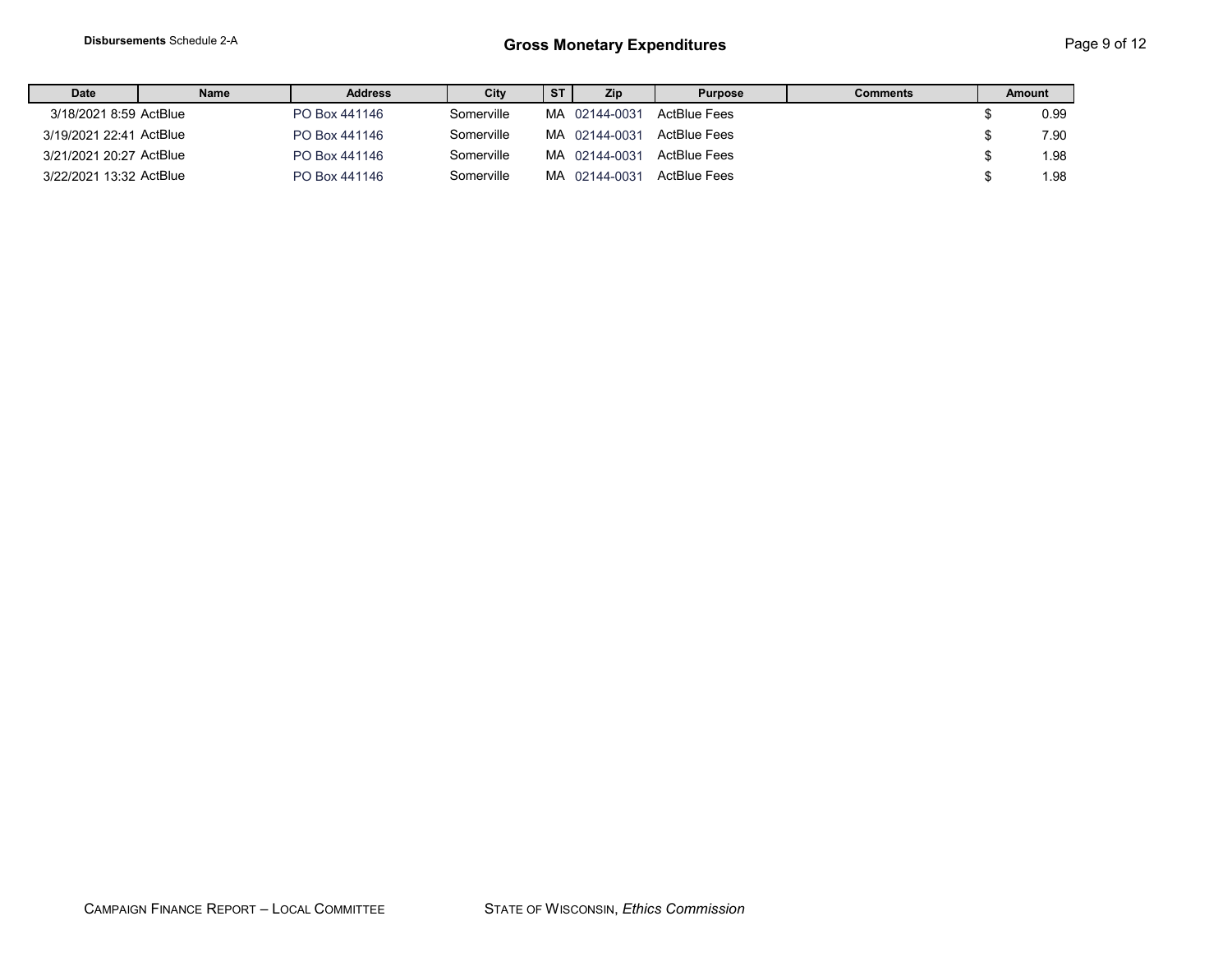## Disbursements Schedule 2-B **Monetary Contributions to Committees (Transfers-Out)** Page 10 of 12

| Date | Committee Name | Address | <b>City</b> | 7 <sub>in</sub> | <b>Comments</b> | Amount |
|------|----------------|---------|-------------|-----------------|-----------------|--------|
|      |                |         |             |                 |                 |        |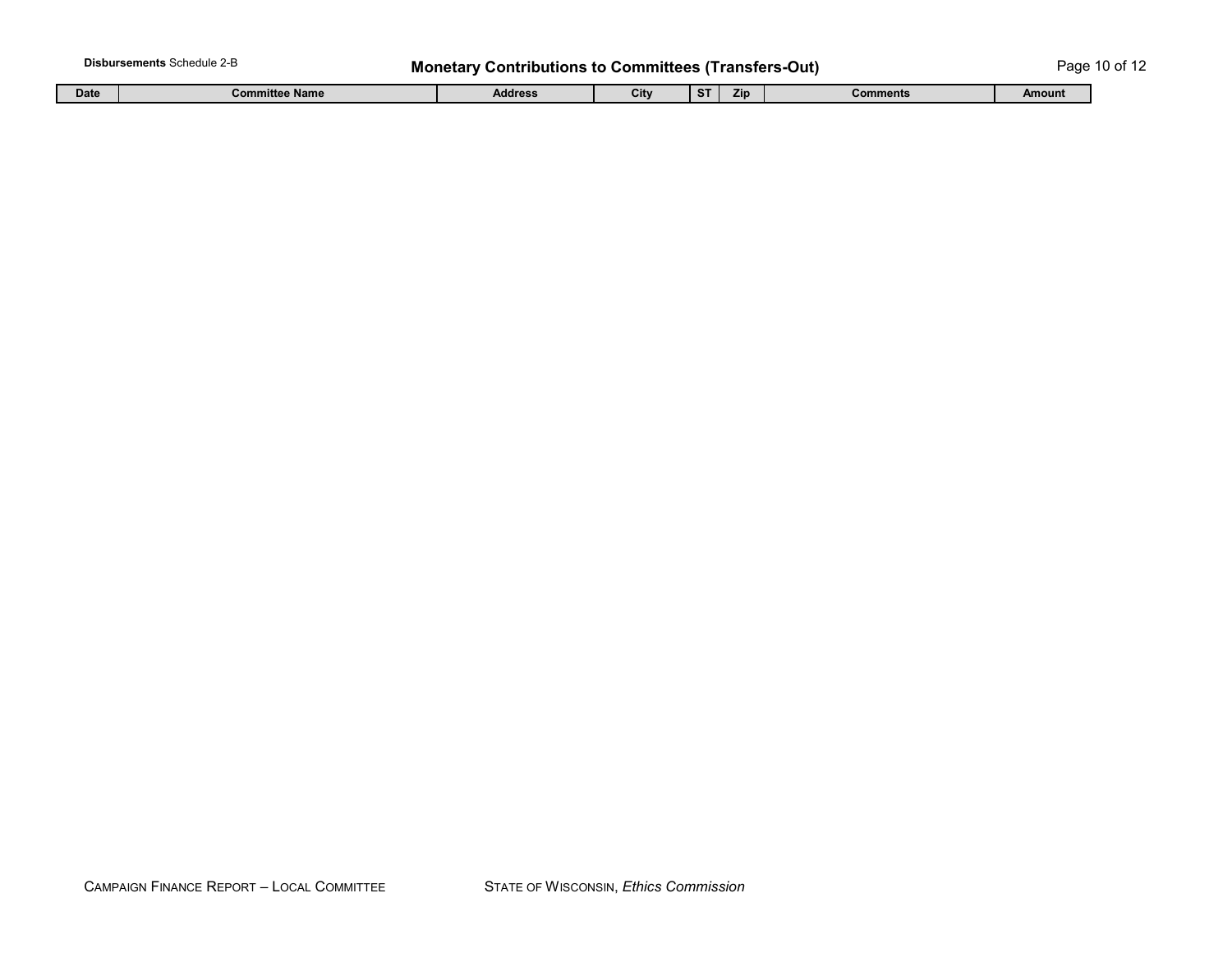## **Debts** Schedule 3-A *Incurred Obligations Excluding Loans (Unpaid Bills)* **Page 11 of 12**

| Date | Name                    | <b>Address</b>   | City    | <b>ST</b> | Zip         | <b>Purpose</b>                                                                                      | Outstanding<br>Balance,<br><b>Beginning of</b><br>Period | <b>New Obligation</b><br><b>This Period</b> | Outstanding<br><b>Balance, Close</b><br>of Period |
|------|-------------------------|------------------|---------|-----------|-------------|-----------------------------------------------------------------------------------------------------|----------------------------------------------------------|---------------------------------------------|---------------------------------------------------|
|      | 2/5/2021 Lindsay Lemmer | 5405 Sudbury Way | Madison | WI        | 53714 card) | Reimbursement due for<br>door cards bought from<br>Wells Print and Digital<br>(used personal credit | n/a                                                      | 363.55 \$<br>S                              | 363.55                                            |
|      | 3/8/2021 Lindsay Lemmer | 5405 Sudbury Way | Madison | WI        |             | Reimbursement due for<br>Facebook Ads (used<br>53714 personal credit card)                          | n/a                                                      | 50.00                                       | 50.00<br>\$                                       |